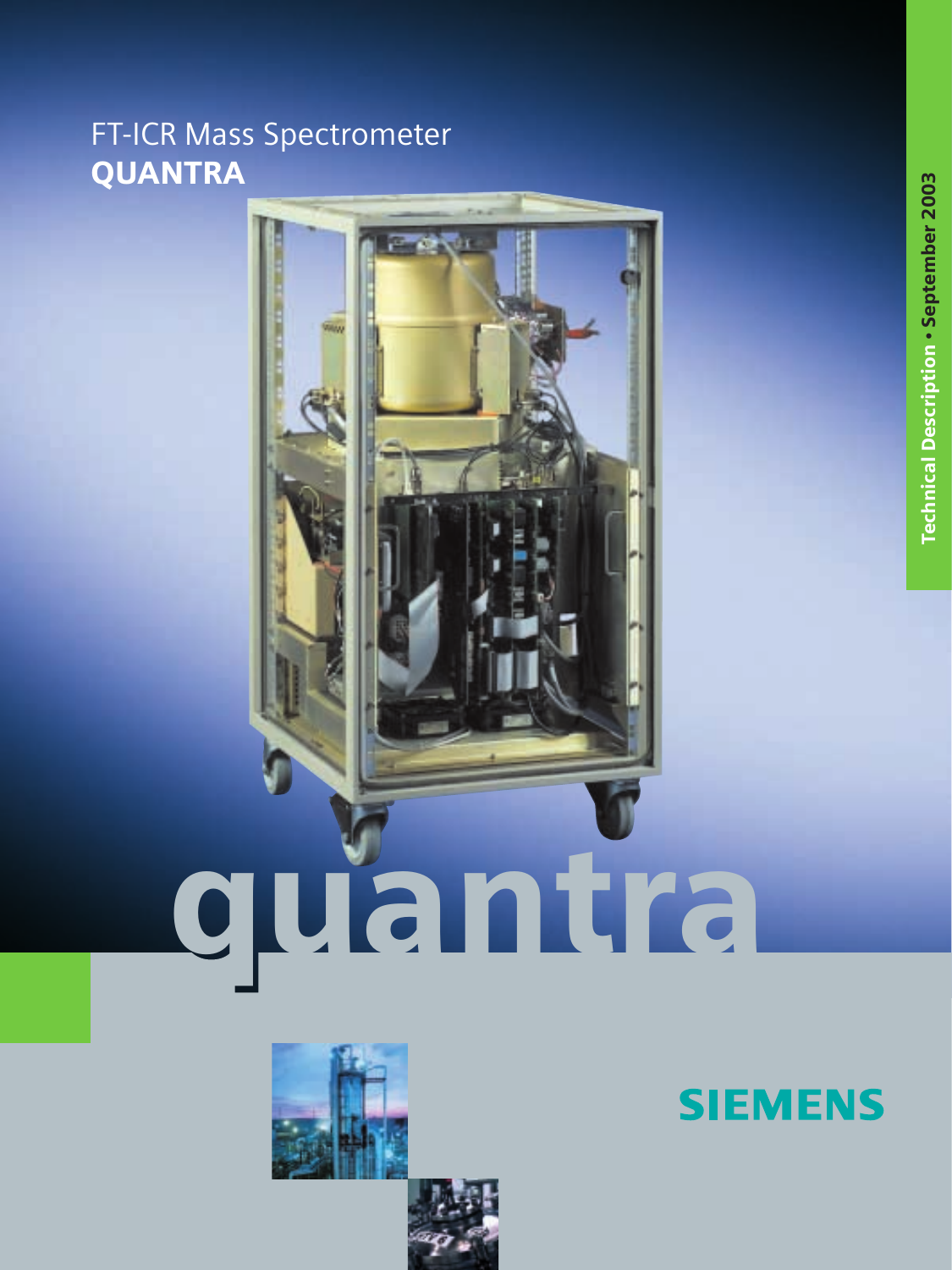### QUANTRA – FT-ICR for the Masses

Siemens' long-term success in the design of high-quality gas chromatographic equipment is inherent in the design of its QUANTRA FT-ICR mass spectrometer. For many years mass spectrometers have been used in the world's top laboratories, but because of their very high cost and complexity they never gained full acceptance in small labs with small budgets. One type of mass spectrometer that is predominately found in the large laboratories is the Fourier Transform – Ion Cyclotron Resonance (FT-ICR) mass spectrometer. While FT-ICR mass spectrometers offer unparalleled mass resolution and accuracy, they have a high price tag… up to one million dollars for some models. That is until now. Any laboratory can now afford to purchase a Siemens QUANTRA FT-ICR mass spectrometer.

- **FT-ICR Power at Affordable Price** QUANTRA brings the power of FT-ICR mass spectrometer.
- $\blacksquare$  High Mass Accuracy with a mass accuracy of 10 ppm (0.0004 @ 28 amu) the QUANTRA makes compound identification easier and more reliable.
- $\blacksquare$  High Resolution because of its mass resolution at 20,000 @ 100 amu common interferences that can affect most mass spectrometers are eliminated.
- $\blacksquare$  Robust Design having few moving parts and an ion pump with an MTBF that exceeds millions of hours, the QUANTRA is virtually maintenance-free.

## Theory of Operation

An FT-ICR mass spectrometer is similar to other mass spectrometers; it ionizes a sample, separates the ions by their mass-to-charge ratio and then measures the presence and concentration of those ions. The difference between the FT-ICR and other mass spectrometers is how the measurement tasks are accomplished.

At the heart of the FT-ICR technique are two basic physical principles. The first principle is that a charged particle (ion) will rotate around the magnetic field line of a homogeneous magnetic field in a circular motion. This circular rotation (or cyclotron motion as it is called) provides a mechanism to "contain" a mixture of ions in a fixed space (Figure 1). Trapping plates are used to keep the ions from "spreading" out along the magnetic field line. Thus, this first principle allows ions to be contained in a fixed region. The next step is to find some way to discern what mass the ions are and in what amount.



*Figure 1: Trapping plates keep the ions in the centre of the cell*

This is accomplished by the second basic physics principle. This principle is, that each unique ion mass will absorb or resonate with a very specific and unique resonance frequency (RF). So if we wanted to measure for the presence of a specific ion, like the  $N_2$  ion for example, we could beam in the RF frequency that  $N_2$  would absorb. As the  $N_2$  ions absorb this energy, the orbit that the  $N_2$  ions follow increases until it "leaves the pack" of the other ions in the mixture (Figure 2). The  $N<sub>2</sub>$  ions are still rotating on the same magnetic field line as the others, just in a higher orbit. Consequently, with appropriate variation of the RF frequencies, it is possible to measure a wide range of ion masses.



*Figure 2: The RF frequency moves the ions into a higher orbit*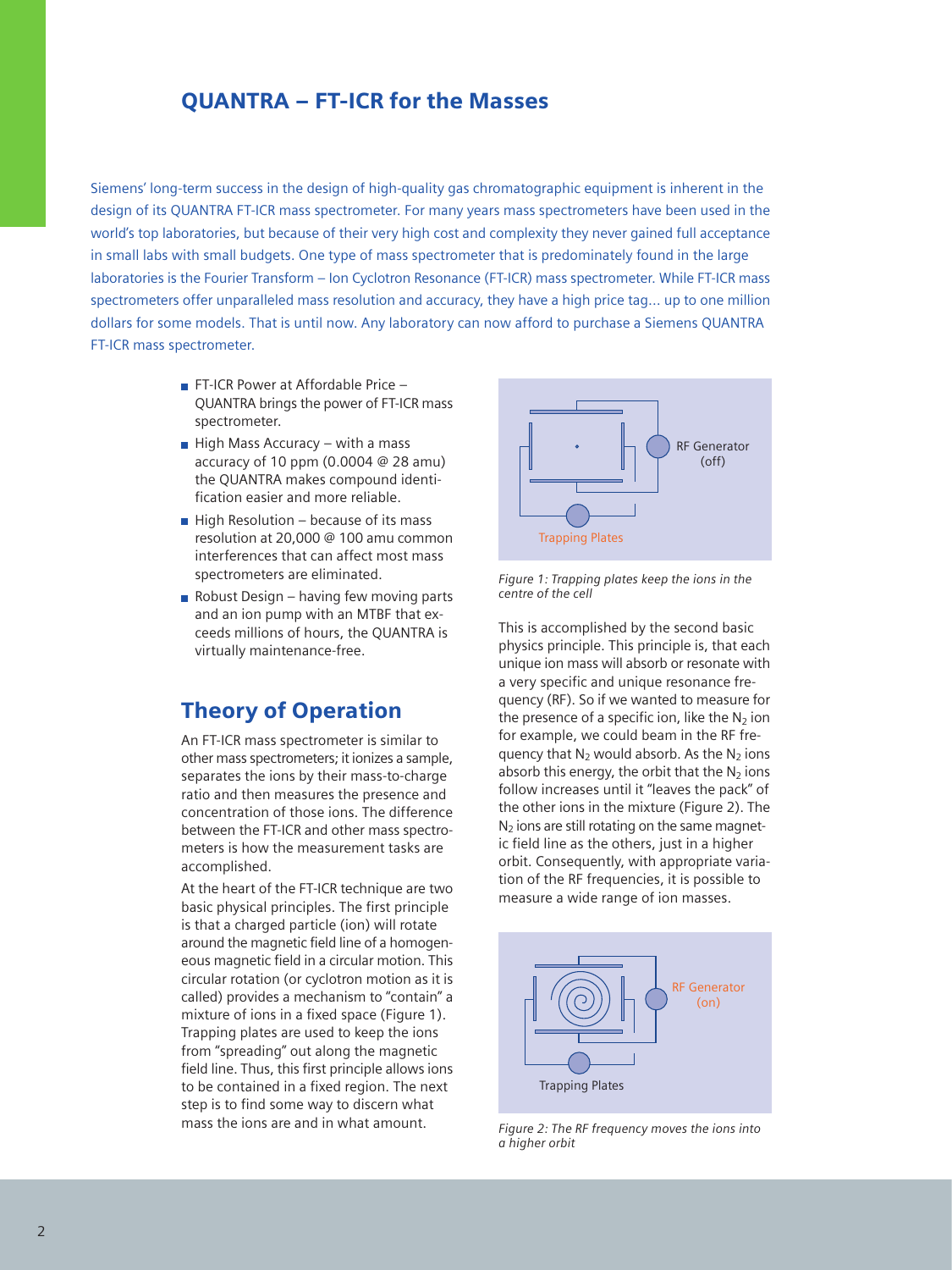Once the selected ions of the desired mass are in a higher orbit, they are measured using two "surface-image effect" detector plates. These plates work by sensing the movement of electrons from one plate to the others as the ions rotate in the cell. The electron movement results from the positively charged ions passing over a detector plate causing the electrons to move to that plate. On the other half of the ion's circular rotation, the electrons will migrate to the other plate. This back and forth movement of electrons can then be measured as an indication of ion strength.

So if we take the two plates needed for trapping the ions, the two plates needed to generate the RF frequency, and the two plates needed for detection of the ions, we have the six sides of a cube that makes up a typical ICR measurement cell (Figure 3).



*Figure 3: Measurement cell*

The actual analysis itself works by first turning off the field trapping plates so that any resident ions are ejected. The trap plates are turned back on and the sample is injected. Once in the chamber, the sample is ionized. The RF plates then emit the appropriate signals to excite the ions of interest where they are measured by the detection plates. At the end of the analysis, the trapping plates are again turned off to allow the sample to flush out in preparation for the next analysis. The total analysis time for this sequence is measured in milliseconds.

In practice, measuring one ion mass at a time is too cumbersome and too "slow" so the actual implementation of these concepts in real ICR devices is to measure all ions simultaneously with a broad range "chirp" of RF frequencies. Fourier Transform (FT) mathematics then converts the time domain signals to frequency domain, which can then be correlated to the mass domain. This speeds up and simplifies the analysis.

One of the main benefits of the FT-ICR technique is an inherent superior mass resolution over most other mass spectrometer techniques. Rather than a nominal mass resolution of "only" 100–1000 found in many other mass spectrometer techniques, mass resolutions of up to one million (or higher) are possible with FT-ICR instruments. They also provide phenomenal mass accuracy for precise component identification. So you may ask if an FT-ICR has such analytical power, why

isn't this technique more widely used? It was primarily due to cost and to the mechanical complexity of the instrument.



 *Figure 4: Analyser*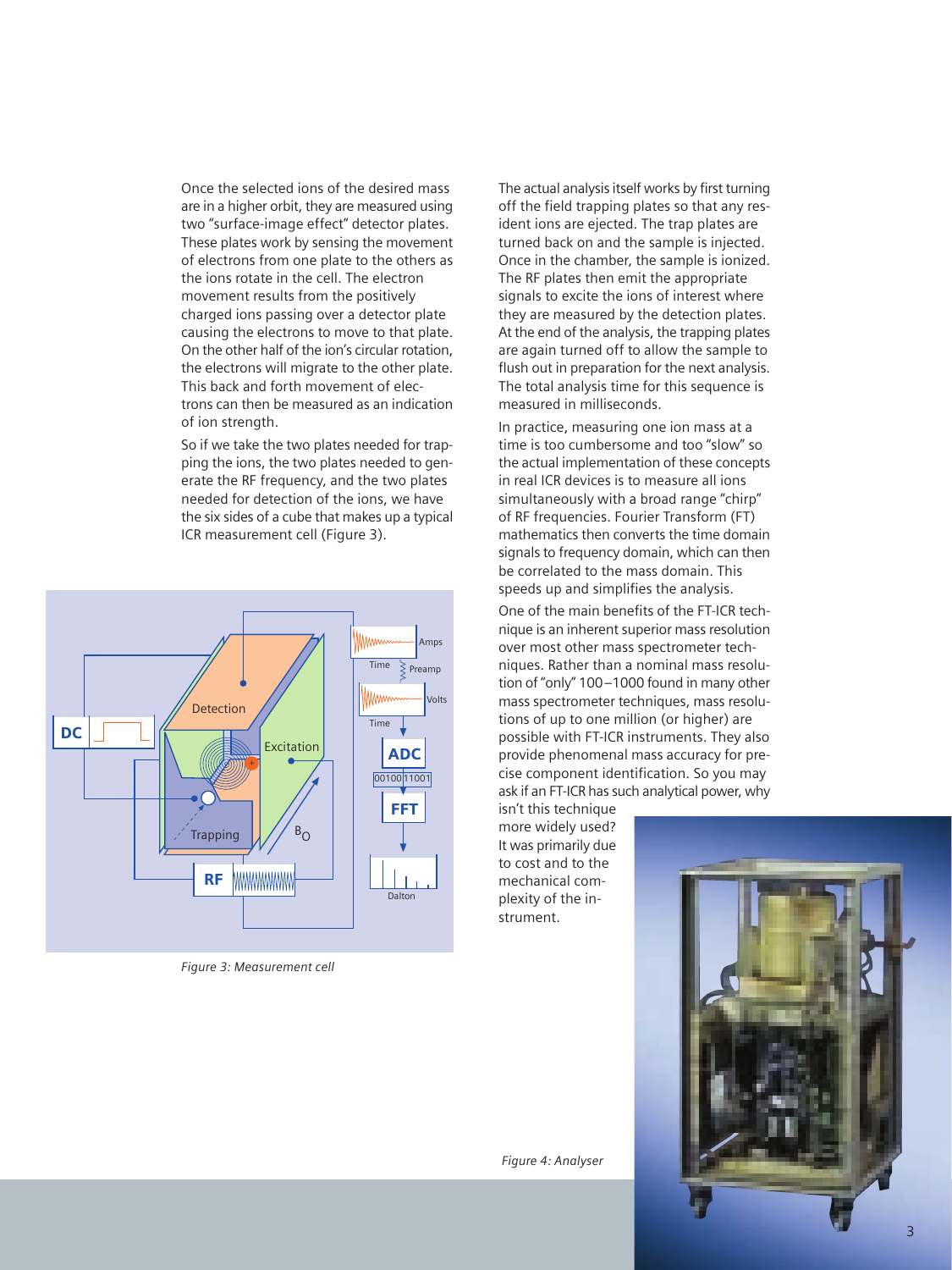## Main Features

#### Analytical Power

#### High Mass Accuracy

One of the inherent advantages of ICR-based mass spectrometry is extremely accurate mass determination. Rather than unit mass accuracy found in comparably priced units, measurements to two or three decimal places is routine for the QUANTRA. This high mass accuracy can then be used to make positive component identification possible.

#### High Resolution

The power of high-resolution mass spectroscopy means that complex samples become simple to analyse. With an analysis free of many of the interferences that plague other systems, analysis is dramatically simplified while also increasing the confidence level of getting a true determination of the sample's composition.

#### Wide Mass Range

With a mass range of 12–1,000 amu, the QUANTRA can handle a wide range of applications. Furthermore, since the measurement of the entire range is done for each measurement, it is very easy to automatically measure unknown compounds.

#### Analytical Flexibility

The QUANTRA is fully compatible with a number of powerful application tools and techniques. These include Negative Ionisation, Chemical Ionisation, and Ion Ejection techniques. The analyser can also be coupled with a range of inlet devices such as Direct Insertion Probes, MIMS Probes, and Evolved Gas Analysis (EGA) devices like Thermo-Gravimetric and Purge and Trap units.



*Figure 5: Measurement chamber*

#### Robust Design

#### No Turbo Pump

Until the introduction of the QUANTRA, most mass spectrometers used mechanical and troublesome turbo pumps to maintain the vacuum needed for the analyser to work. These pumps often lead to high levels of maintenance as well as added cost to the analyser. The QUANTRA uses a much different design by using an electronic pump called an "ion pump". It has no moving parts and gives a much higher vacuum than is traditionally found with turbo pumps.

#### Unique Filament Design

Filaments have often been a source of routine maintenance for mass spectrometers; especially when measuring samples with corrosive or oxidizing chemicals. The QUANTRA is designed to avoid these problems by designing the filament such that it doesn't directly touch the sample. Furthermore, the QUANTRA uses only small amounts of sample so the exposure is further limited. Finally, the filament of the QUANTRA only operates in the nanoampere range of current versus the milliampere range traditionally found in other mass spectrometers.

#### High Life Injection Valves

The QUANTRA uses a "pulsed" sample approach for sample introduction. At userselectable intervals (usually every second), a small amount of sample is injected into the measurement chamber by our specially designed injection valves. Up to three of these high-speed valves can be attached to each QUANTRA for maximum application flexibility.



*Figure 6: Valve*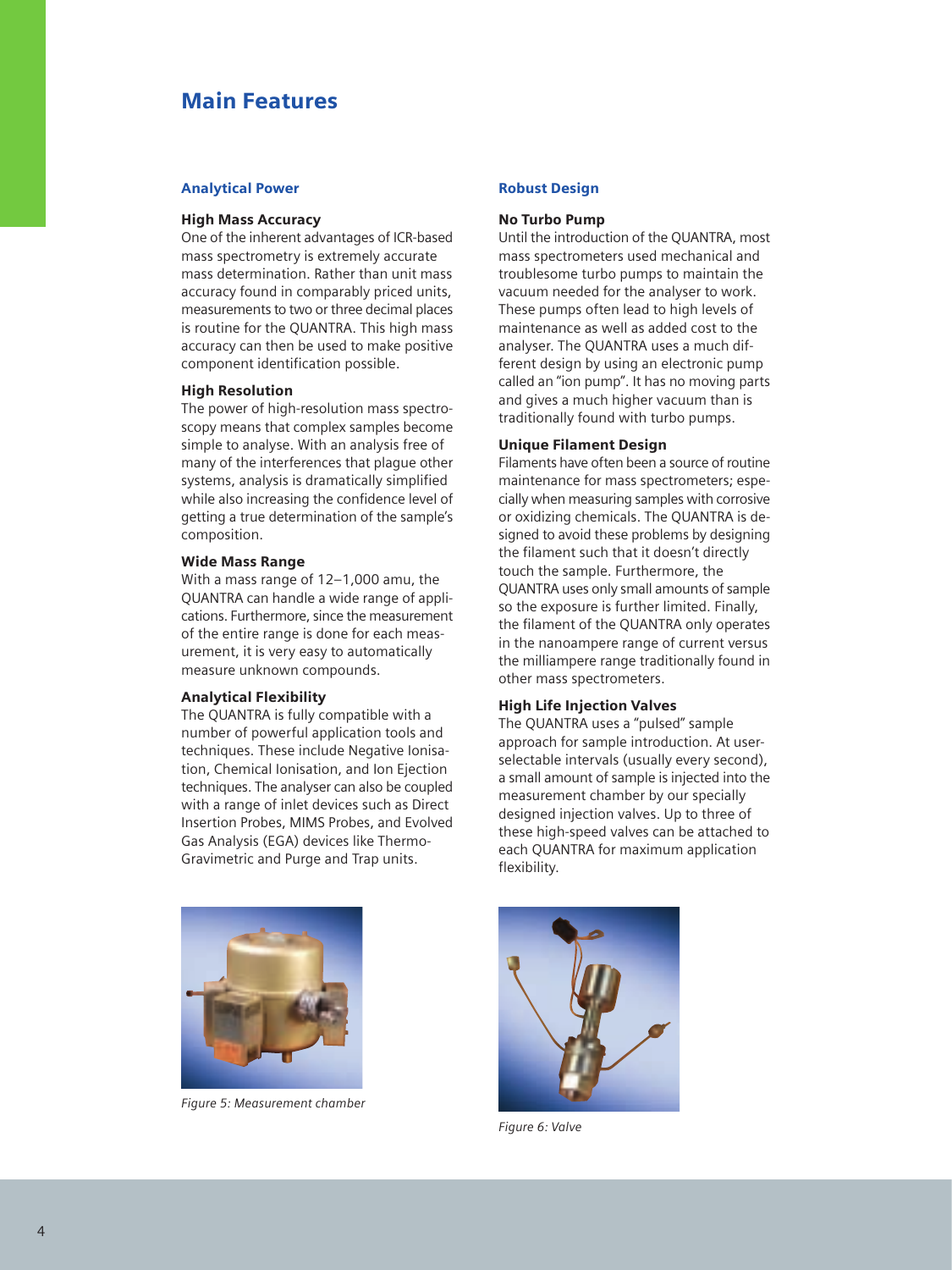### PC Workstation

#### Temperature-Stabilized Measurement Chamber

A number of temperature control and heating systems are built into the QUANTRA. Not only will this minimize any effect ambient temperature swings will have on the unit, operation of the unit at temperatures up to 150 °C are possible for greater application flexibility.

#### Battery Back-up on Critical Systems

The QUANTRA has a trickle-charged battery back-up system in the event of a loss of primary power. For example, if power is lost, batteries will power the hard disk in the unit so that it shut downs properly. Also, the battery ensures that power is maintained on the ion pump in order to keep the measurement chamber at the operational pressure.

#### Simple Calibration

Calibration has always been a big problem for traditional mass spectrometers. Multiple calibration mixtures are needed to overcome the interferences of compounds with similar masses. And then complicated linear equations are used to help sort the interferences. The QUANTRA avoids this by avoiding most of the mass spectra interferences due to its inherent high mass resolution.

#### Remote Troubleshooting

The QUANTRA is capable of being accessed and controlled from remote locations using the Ethernet/Internet or modem connections. This coupled with our user-friendly software makes it easier to perform remote troubleshooting and monitoring of the unit; either by corporate technical experts or by Siemens maintenance personnel.

The QUANTRA system includes the ability to communicate, over Ethernet, to a PC workstation. The QUANTRA Workstation software operates on a Windows NT / 2000 platform and provides a convenient way to access the QUANTRA's analytical data as well as make changes to the analysis being performed.

The connection between the Workstation and the QUANTRA analyser is industry standard Ethernet with multiple analysers and workstations on the same network if desired. Remote access is also possible over the Internet and even modem connections if needed.

The QUANTRA user-friendly workstation software offers a number of features for monitoring and maintaining the analyser as well as setting up and optimizing analytical methods. These include:

- $\blacksquare$  Live operational status window of important analytical and operational parameters
- Ability to display current and archived mass spectra as well as the original time-domain spectra
- $\blacksquare$  Trend plots of up to 2 components on the Workstation screen
- **Number** Windows-based software with drop-down menus and layered display windows. Ability to take complete manual control of the operation of the instrument

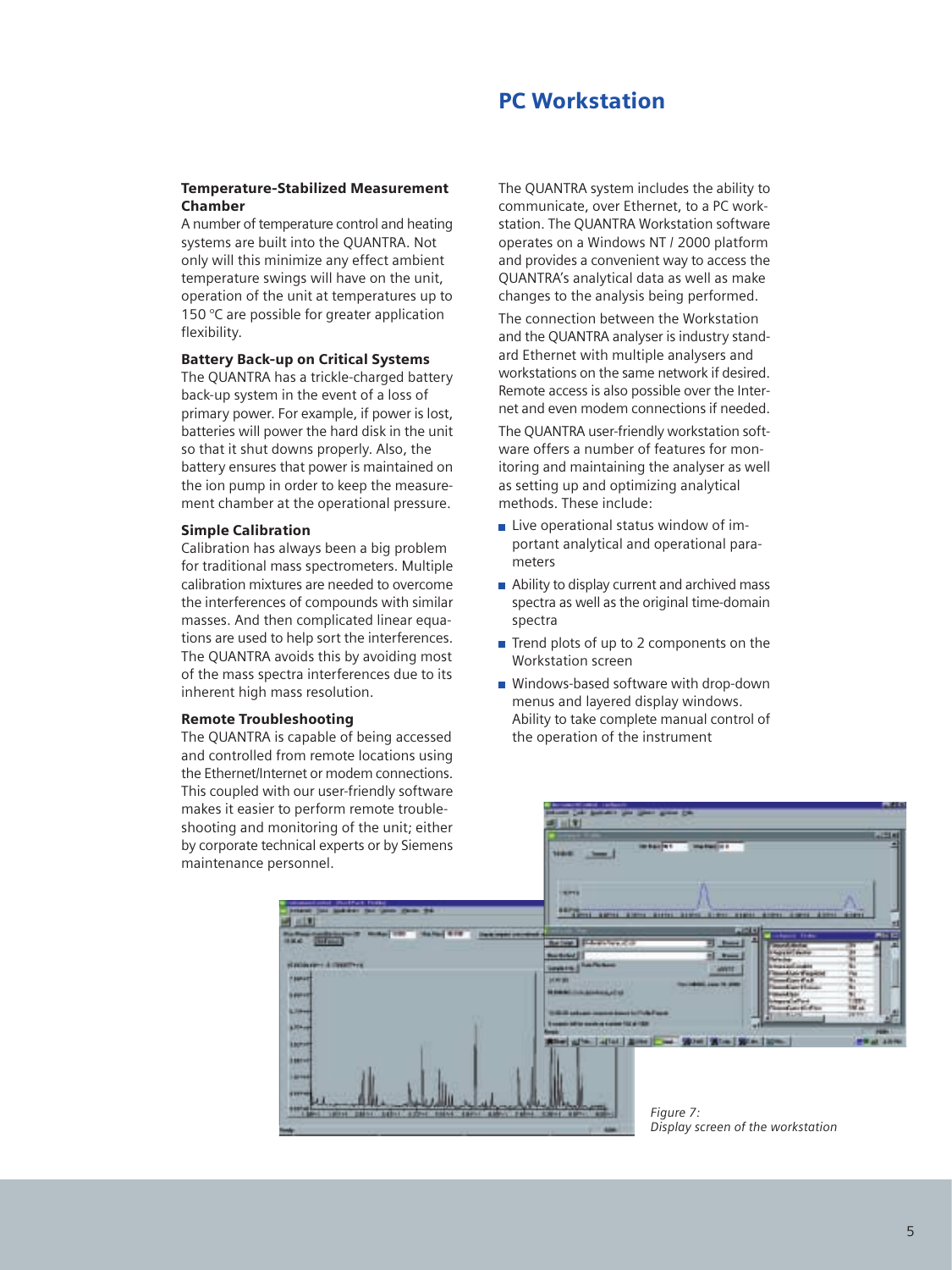# Network Access Unit (NAU) for Process

For applications that require stream switching and those requiring diverse communications options our Network Access Unit (NAU) is available. The NAU is similarly used as an ancillary device for the popular Siemens GC analysers.

#### Stream Conditioning and Switching Systems

Up to 64 streams can be controlled and monitored by the NAU. Both traditional as well as a rotary stream switching valves can be used. The NAU can also be configured to monitor sample stream temperature, pressure, and other operating parameters for improved system diagnostics.

#### Networking

The NAU also provides all the communication options developed for the Maxum GC product line. Communication is possible via Ethernet, Modbus, OPC, ASCII, or analog outputs.



*Figure 8: Network Access Unit for Process*

# Examples of the Power of High Resolution



*Figure 9: Even a C2H4 fragment has been detected*



*Figure 10: Acrylonitrile reactor stream*

The interferences at the mass 17 and 44 are not quite measurable with a standard Quadrupol Mass Spectrometer.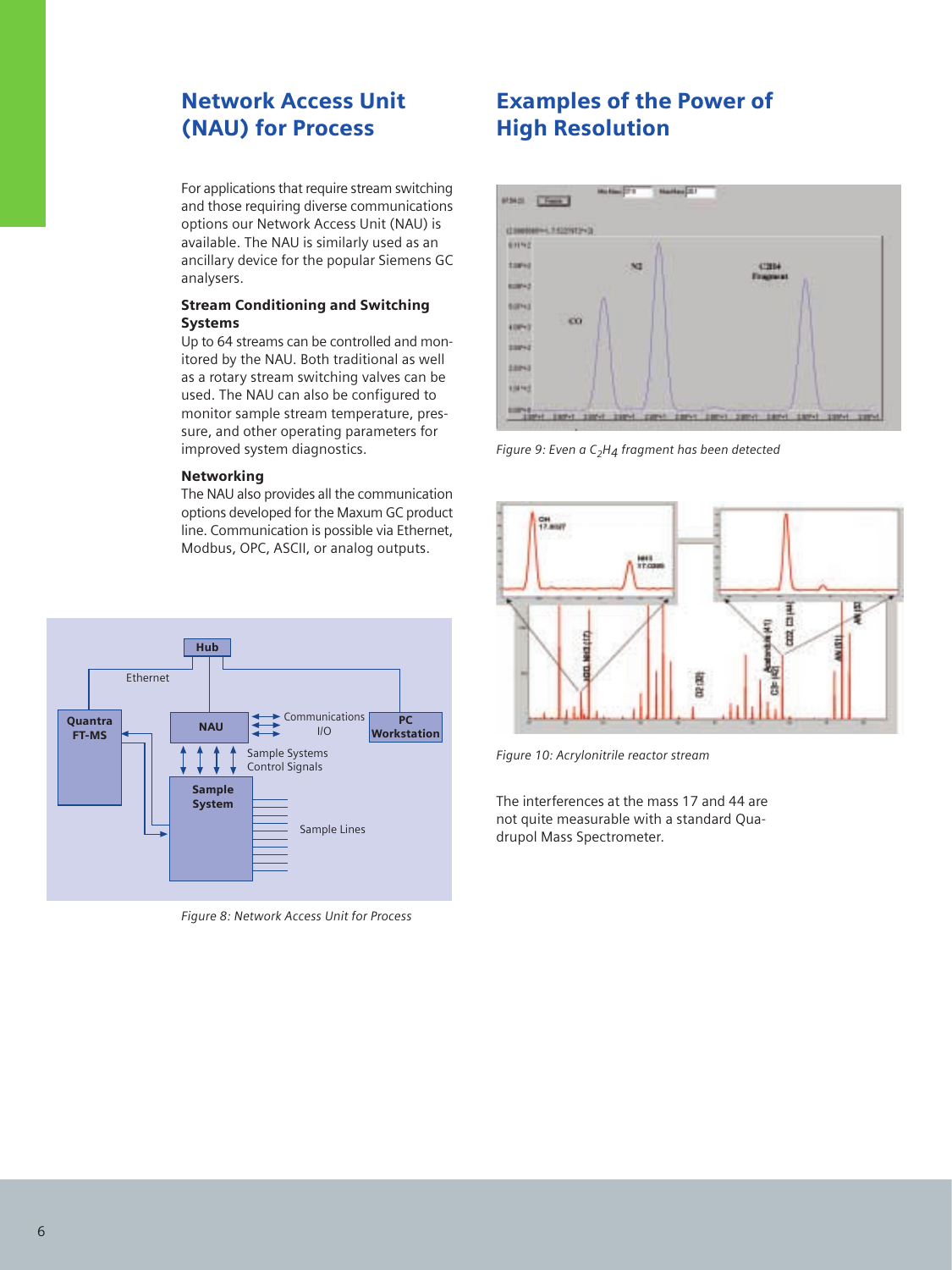# Summary of Specs

|  | <b>Specifications</b> |  |
|--|-----------------------|--|
|  |                       |  |

| Mass Range:                    | $12-1,000$ amu $(2-11)$ amu upon request)                                                       |
|--------------------------------|-------------------------------------------------------------------------------------------------|
| <b>Mass Resolution:</b>        | 20,000 @ 100 amu                                                                                |
| Mass Accuracy:                 | 10 ppm (0.0004 amu @ 28 amu)                                                                    |
| Mass Repeatability:            | 50 ppm (0.0015 amu @ 28 amu)                                                                    |
| Linearity:                     | Up to 3 orders of magnitude                                                                     |
| Detection Limit:               | Low ppm levels (application-dependent)                                                          |
| Number of trace components     |                                                                                                 |
| measured simultaneously:       | No hardware or software limit                                                                   |
| Measurement Cell Temperature:  | 150 °C                                                                                          |
| Vacuum Pump:                   | Internal 6.5 KV Ion Pump                                                                        |
| Vacuum:                        | $10^{-10}$ Torr I/s                                                                             |
| Magnet Type:                   | Permanent 1-Tesla (nominal) Magnet                                                              |
| Dimensions:                    | $1072 \times 552 \times 600$ mm (h x w x d)                                                     |
| Weight:                        | 115 kg                                                                                          |
| Power Consumption:             | $<$ 700 Watts                                                                                   |
| Power Requirements:            | 110/220 V AC, 50/60 Hz                                                                          |
| Hazardous Area Classification: | General Purpose environments                                                                    |
| Site Requirements:             | Weather-protected. Ambient temperature from<br>10 °C to 40 °C; maximum of 50% relative humidity |

#### Sample Inlet Conditions:

- Gas phase at the injection valves
- Pressure between 27 and 2,000 hPa
- Temperature between 25 and 150 °C
- Filtered down to 1 micron
- Flow rate of 0.5 to 200 ml/min

#### **Summary**

Most commercial FT-ICR systems cost in the high-level range and are extremely complex with cryogenically cooled magnet systems and elaborate vacuum pump systems. So up till now, this technique has been relegated to use by large research labs and academia. But Siemens has changed all of that with the introduction of the QUANTRA FT-ICR. Now the FT-ICR technology is affordable at prices comparable to most bench top mass spectrometers.



*Figure 11: Schematic of the measuring chamber*